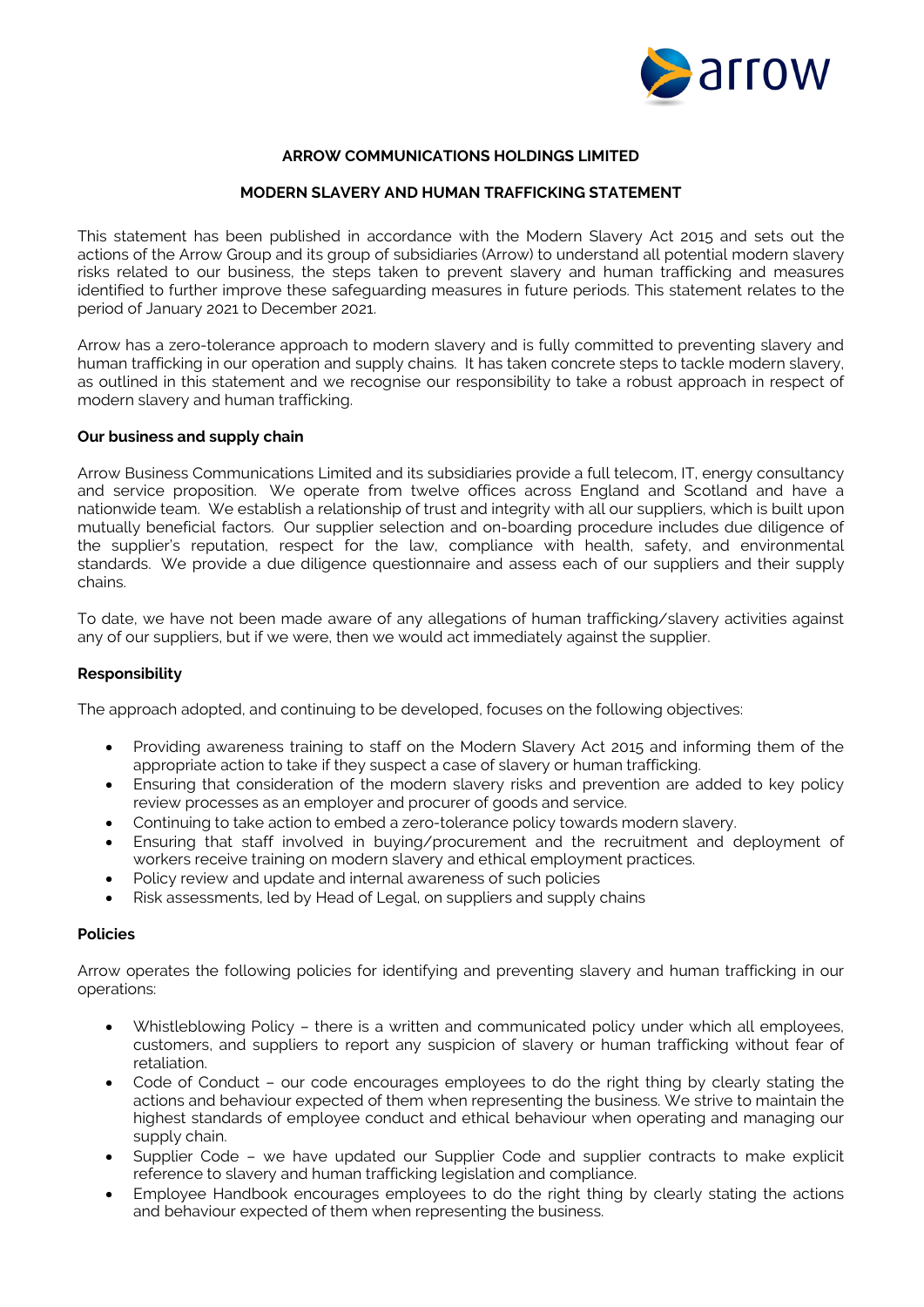

## **Supplier due diligence**

Arrow presently conducts due diligence investigations on all new suppliers during on-boarding and on existing suppliers at regular intervals. This includes:

- Assessing risks in the provision of particular services
- Reviewing the suppliers, and their health and safety standards, labour relations and employee contracts
- Requiring improvements to substandard employment practices
- Sanctioning suppliers that fail to improve their performance in line with our requirements
- Due diligence questionnaires that formalise the procedure to require all suppliers to attest that:
	- They don't use any form of forced, compulsory or slave labour
	- Their employees work voluntarily and are entitled to leave work
	- They provide each employee with an employment contract that contains a reasonable notice period for terminating their employment
	- They don't require employees to post a deposit/bond and don't withhold their salaries for any reasons
	- They don't require employees to surrender their passports or work permits as a condition of employment

### **Risk assessment**

We continue to conduct a risk assessment of our supply chain by considering:

- The business services rendered by the suppliers
	- The presence of vulnerable demographic groups
- A news analysis and the insights of labour and human rights groups

This ongoing assessment determines our response and the risk controls that we implement.

### **Awareness**

Arrow will raise awareness of modern slavery issues by putting up posters across our facilities and sending an email that is focused specifically on modern slavery to all our staff explaining:

- Our commitment in the fight against modern slavery
- Red flags for potential cases of slavery or human trafficking
- How employees should report suspicions of modern slavery

### **Training**

In addition to the awareness programme, Arrow intends to plan and roll-out a fresh e-learning course to all employees and supplier contacts covering:

- Various forms of modern slavery in which people can be held and exploited
- The size of the problem and the risk to our organisation
- How employees can identify the signs of slavery and human trafficking, including unrealistically low prices
- How employees should respond if they suspect slavery or human trafficking
- How suppliers can escalate potential slavery or human trafficking issues to the relevant people within their own organisation
- What external help is available for the victims of slavery
- What terms and guidance should be provided to suppliers in relation to slavery policies and controls
- What steps Arrow will take if a supplier fails to implement anti-slavery policies or controls, to involve communication with the supplier to understand whether or not they intend to implement such policies in the future, and if not, re-evaluate whether their position as a supplier to Arrow
- An attestation from employees that they will abide by Arrow's anti-slavery policy